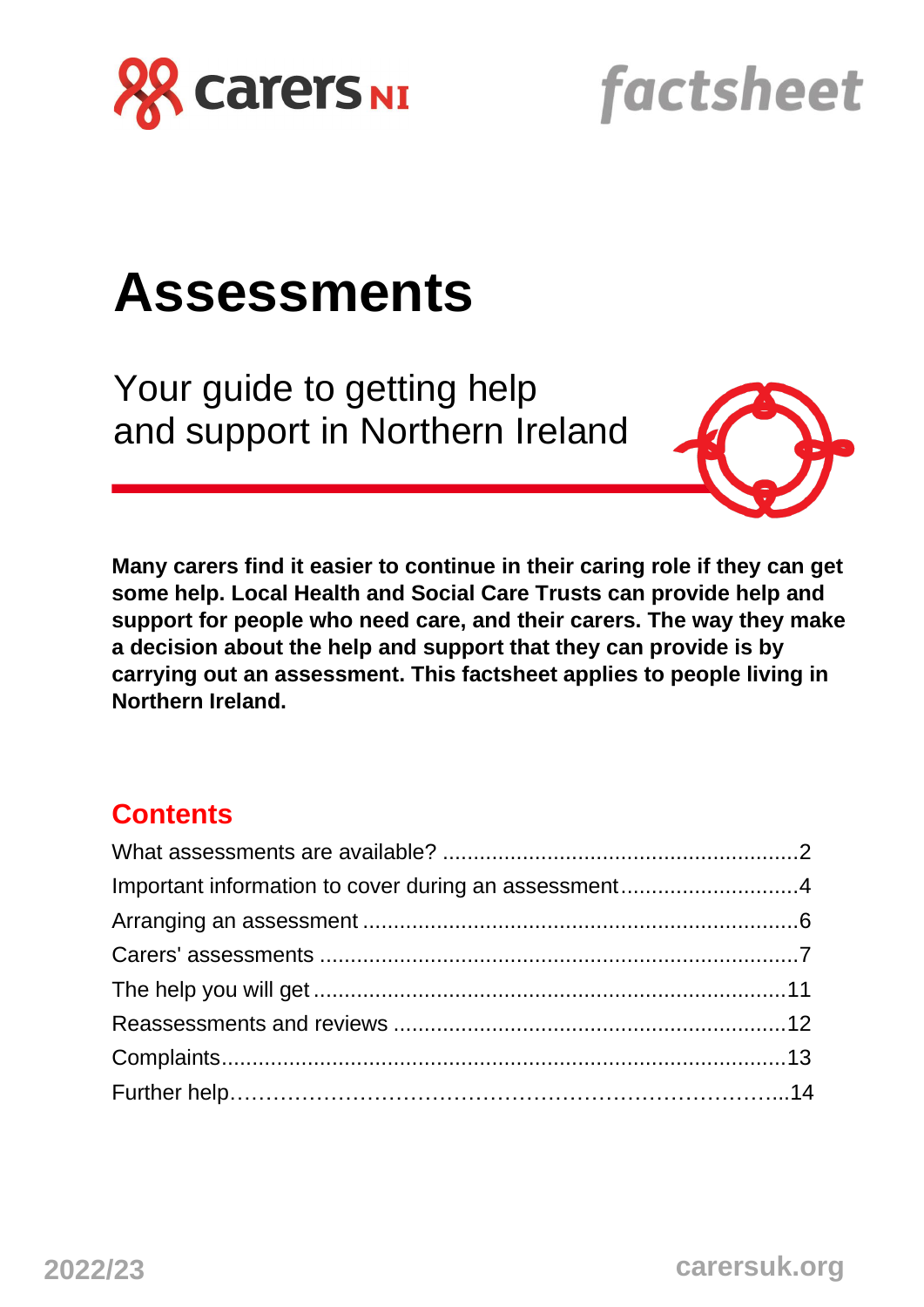### **What assessments are available?**

Many carers find it easier to continue in their caring role if they can get some help. Local Health and Social Care Trusts can provide help and support for people who need care and support and their carers. The way they make a decision about the help and support they can provide is by carrying out an assessment.

Some people decide to buy in their own help without going through an assessment from the local trust. If you want to do this, trusts usually have a list of local care agencies or you can contact the Regulation and Quality Improvement Authority (RQIA), Northern Ireland's independent health and social care regulator.

There are different assessments for carers, for adults with care needs and for parents of children who need support. This factsheet explains how these assessments can support you in your caring role. We have also provided contact details for the Local Health and Social Care Trusts at the end of this factsheet and these are often abbreviated to 'local trusts' throughout this factsheet for ease of reference.

### **For carers**

A carer's assessment is a way of identifying your needs as a carer. It looks at your role as a carer: how being a carer affects you, how much caring you can realistically do (while still allowing you to be involved in other activities outside of caring), and any help you may need.

Carers have the right to an assessment of their needs whether or not the person they are caring for receives help from social services.

The Carers and Direct Payments Act (2002) also gives Health and Social Care Trusts greater freedom to help support carers by providing services directly to them. Social services can provide a break from caring and other services. They can help you make contact with other carers or help you to find other ways of maintaining your health and wellbeing so you can continue to care for the person you are looking after.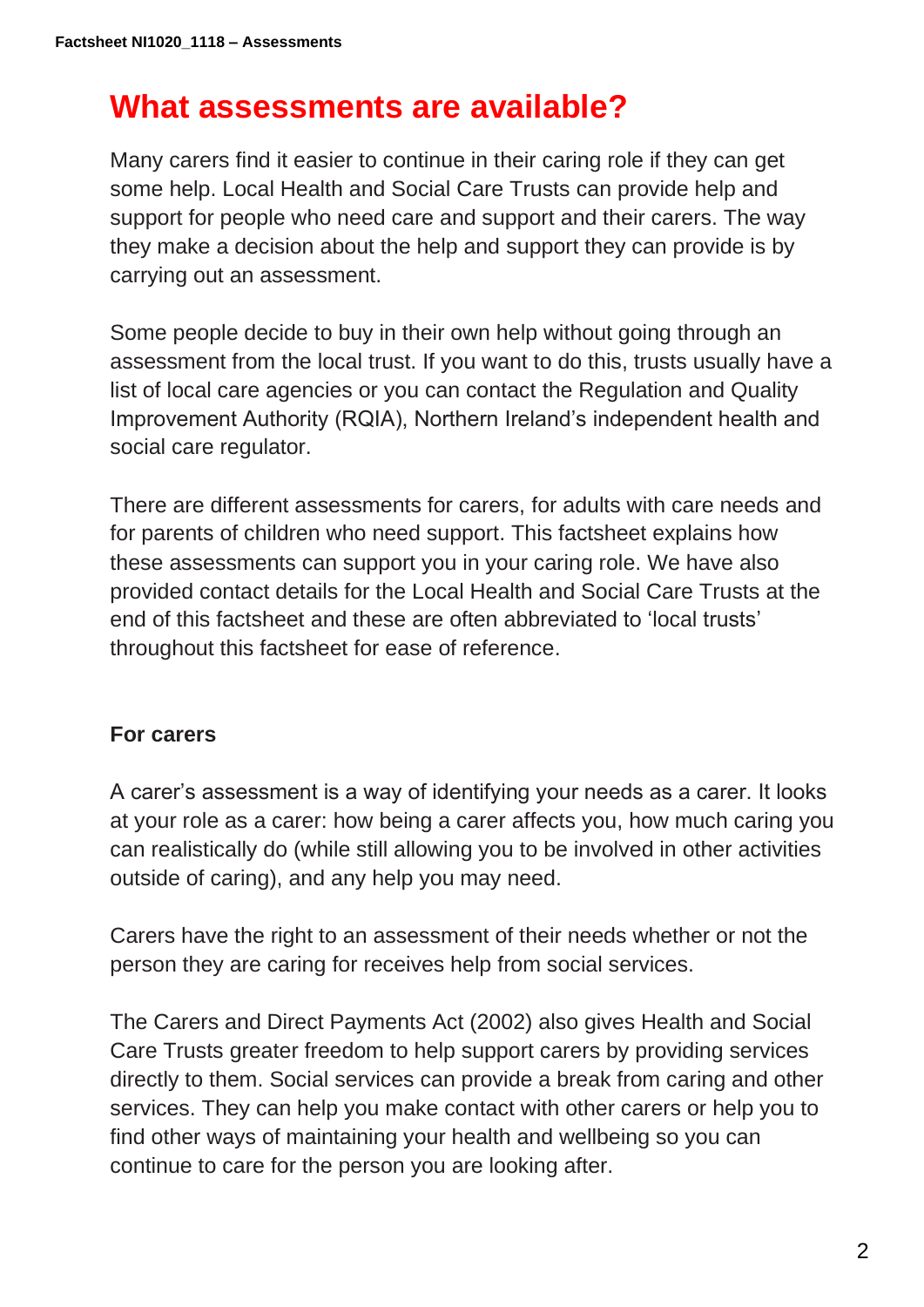They can give you direct payments so that you can arrange the service for yourself. The Carers and Direct Payments Act places an obligation on Health and Social Care Trusts to inform carers about their right to an assessment.

Guidance on the Carers and Direct Payments Act emphasises that child carers should be treated as children first and carers second.

- Young carers under 16 will be assessed under Children (NI) Order 1995 using a process called UNOCINI – Understanding the Needs of Children in Northern Ireland.
- 16 or 17 year olds may be also assessed under the Children (NI) Order 1995. They may alternatively, at their request, be assessed under the Carers and Direct Payments Act (2002) although guidance suggests this will only 'rarely' be in the young carers' best interests.

### **For adults with care needs**

Community care assessments are for adults who feel they need help because of a disability, ill health or old age. A community care assessment looks at the help the person needs to be able to live independently. While the focus of a community care assessment is the person who has care needs, in most cases the role and views of their carer should also be taken into account during the assessment.

#### **For children with care needs and their parents**

A Children (NI) Order or UNOCINI assessment looks at the needs of children with care needs and their families as a whole and can also provide services for young carers. The assessment should consider all the help that the child needs, the needs of any other children in the family and the help that you may need to care for them.

There is specific guidance for local trust staff on how to carry out a carer's assessment using UNOCINI. If you feel that a UNOCINI assessment has not addressed the help that you need as a carer you can still ask for a separate carer's assessment.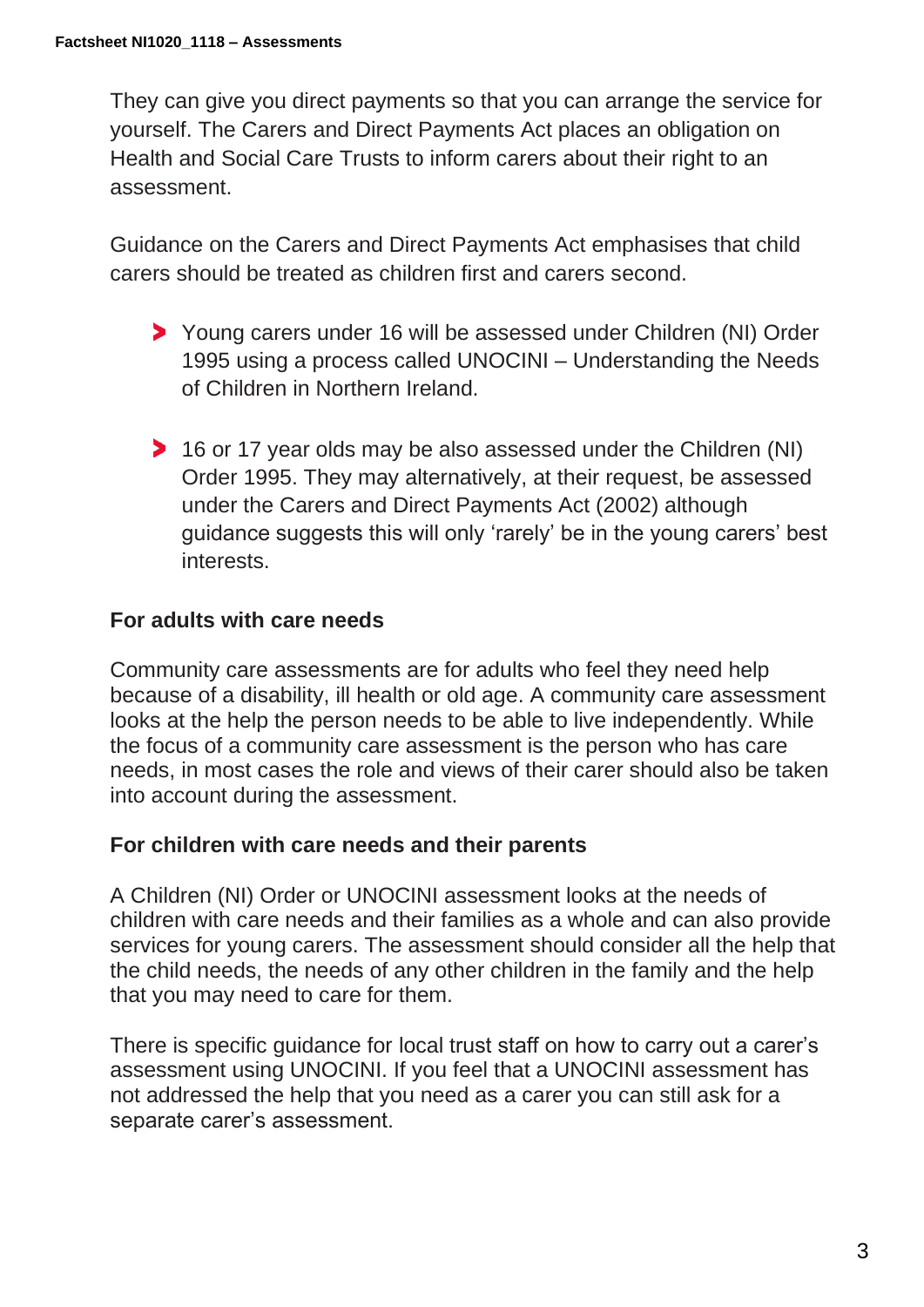# **Important information to cover during an assessment**

If someone needs support, and all of the help they need is being provided by a carer who is happy to continue providing this help, the local trust might decide that their care needs are being met. In this situation, the local trust would not need to provide any additional help.

It is therefore very important that you tell the local trust, at both your carer's assessment and at the community care assessment of the person you are looking after, about any difficulties you have with your caring role. It is important to be clear about the support needs of the person you care for, explaining those that you can meet and those that you cannot. It is also important to be clear about any support you need in order to meet their needs.

### **How will help be provided?**

Following an assessment, if the local trust decides that you are eligible for help, they can:

- > provide you with services themselves
- > provide you with services through another organisation
- > provide you with money so that you can arrange and pay for your own services.

Different local trusts use different names for the money they pay to you so that you can arrange your own services or support. Most local trusts call these payments either 'self-directed support' which includes 'direct payments' and 'personal budgets'. In this factsheet we will call these payments direct payments.

The local trust can provide you with services or direct payments or a combination of both services and direct payments. A carer can be awarded direct payments in their own right, although carers often also help the person they are looking after manage their own *direct payments*.

Any direct payments you are given have to be used to pay for the services the local trust has agreed to fund. You will need to account for how the direct payments have been spent. Local trusts can also provide help with managing direct payments if you or the person you are looking after need this. Some voluntary organisations also offer a payroll service.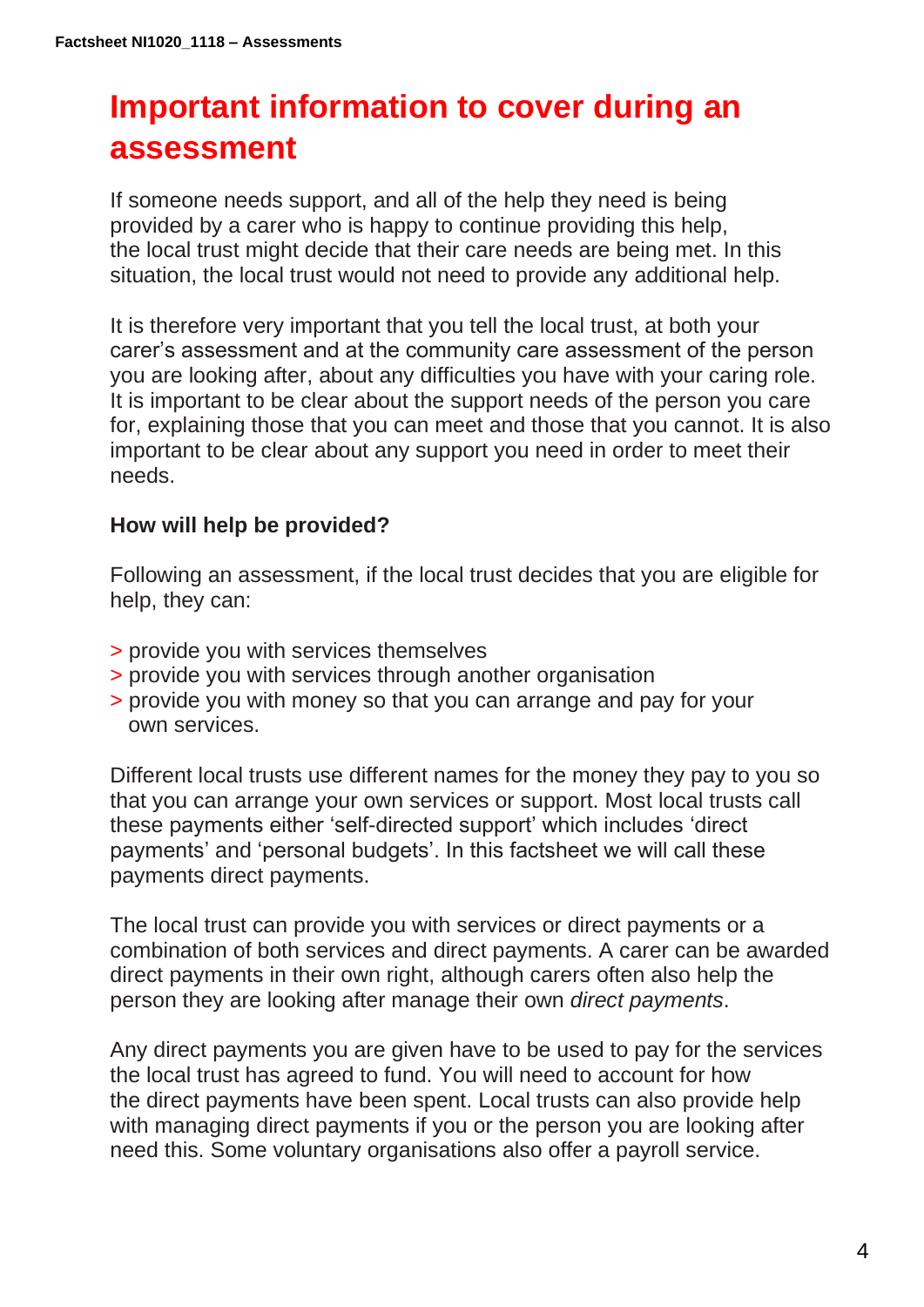You could consider using the complaints system or taking legal advice if you are not happy about the way in which help is going to be provided or if you think the money you are offered is not enough.

### **The sort of help available**

Following a **carer's assessment**, carers have received their own direct payments that have allowed them to access:

- driving lessons
- help with taxi fares
- help with housework and gardening
- a mobile phone
- a short holiday for the carer to enable them to have time to themselves
- a computer for a carer who could not access the computer service from a local library because s/he felt unable to leave the person s/he was looking after
- repairs and insurance costs for a car, where transport was crucial to the caring role
- gym membership
- massages
- leisure classes to relieve stress.

You are the best person to decide what help you need. You need to identify what support would make a difference to you personally. You should not be expected to choose from a 'shopping list' of options if these options will not help you in your caring role. Following a **community care assessment**, people with care needs have been able to access:

- changes to their home to make it more suitable for them
- equipment
- holiday play schemes for disabled children
- care workers to help provide personal care at home
- short or long term stays in residential care
- meals delivered to their home
- laundry services
- assistance with travel
- respite care.

These are just examples of the sort of support that may be available following an assessment. Think about the sort of things that might help you and the person you are looking after and discuss them at your assessments.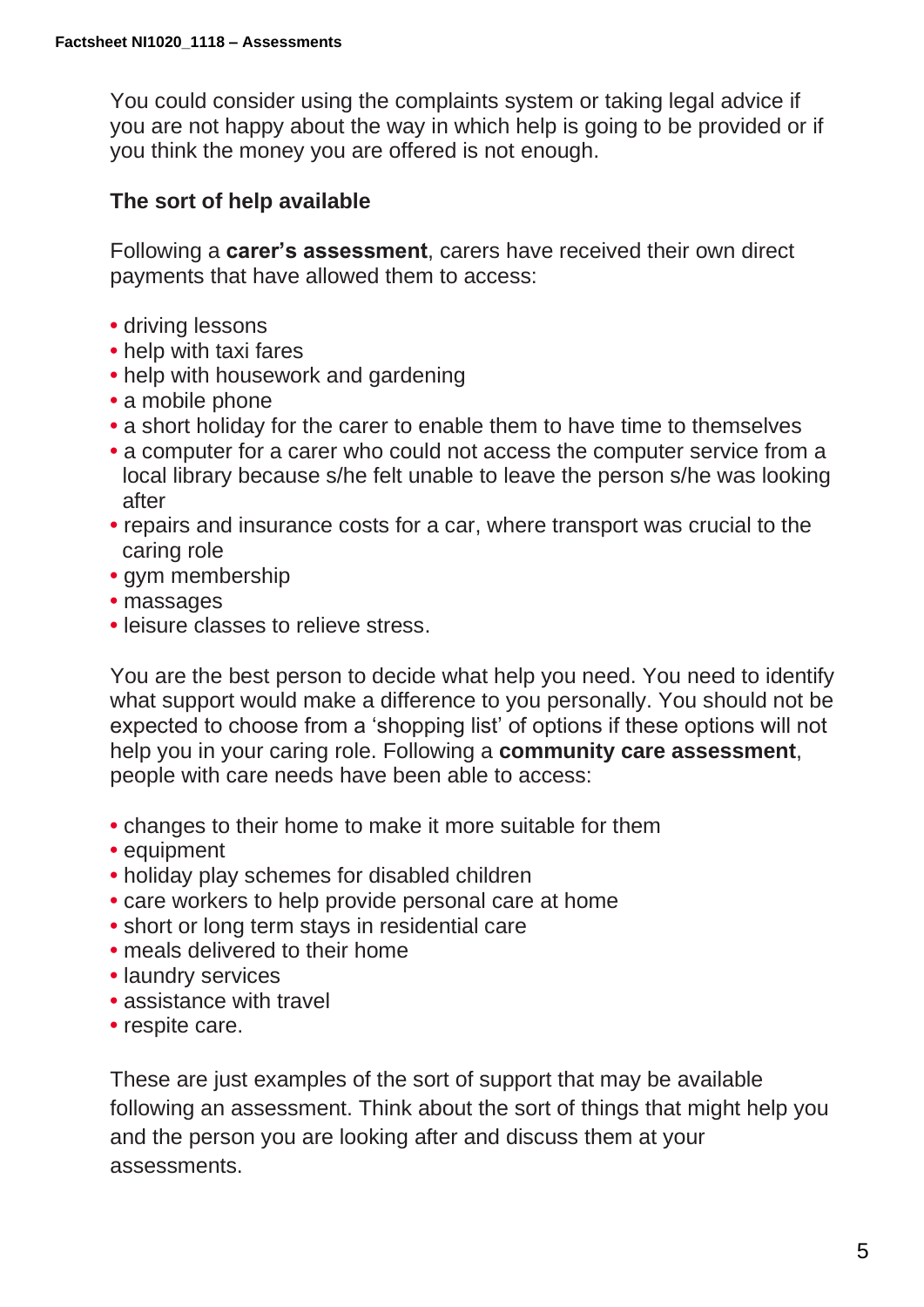Remember that an assessment is not a test – it is an opportunity to discuss your caring role with someone outside the family and to see what support might be available.

### **Arranging an assessment**

Carers' assessments, community care assessments and UNOCINI assessments are all the responsibility of the social services team from the local trust of the person who needs support.

The best way to request a carer's assessment is to write to or email the social services team responsible for your relative or friend. Even if you do not live in the same local trust area as them, it their local trust that will be responsible for carrying out your carer's assessment.

You can also request a carer's assessment by phone, but it is a good idea to follow up this request in writing.

If you are looking after an adult, much of the help that you receive as a carer will be provided as help for them following a community care assessment.

It is therefore always a good idea to ask for a community care assessment as well as a carer's assessment.

To arrange a community care or UNOCINI assessment if you are looking after a child with extra needs, contact the social services team of their local trust.

To arrange a UNOCINI assessment if you are a young carer under 16, contact the local trust where you live.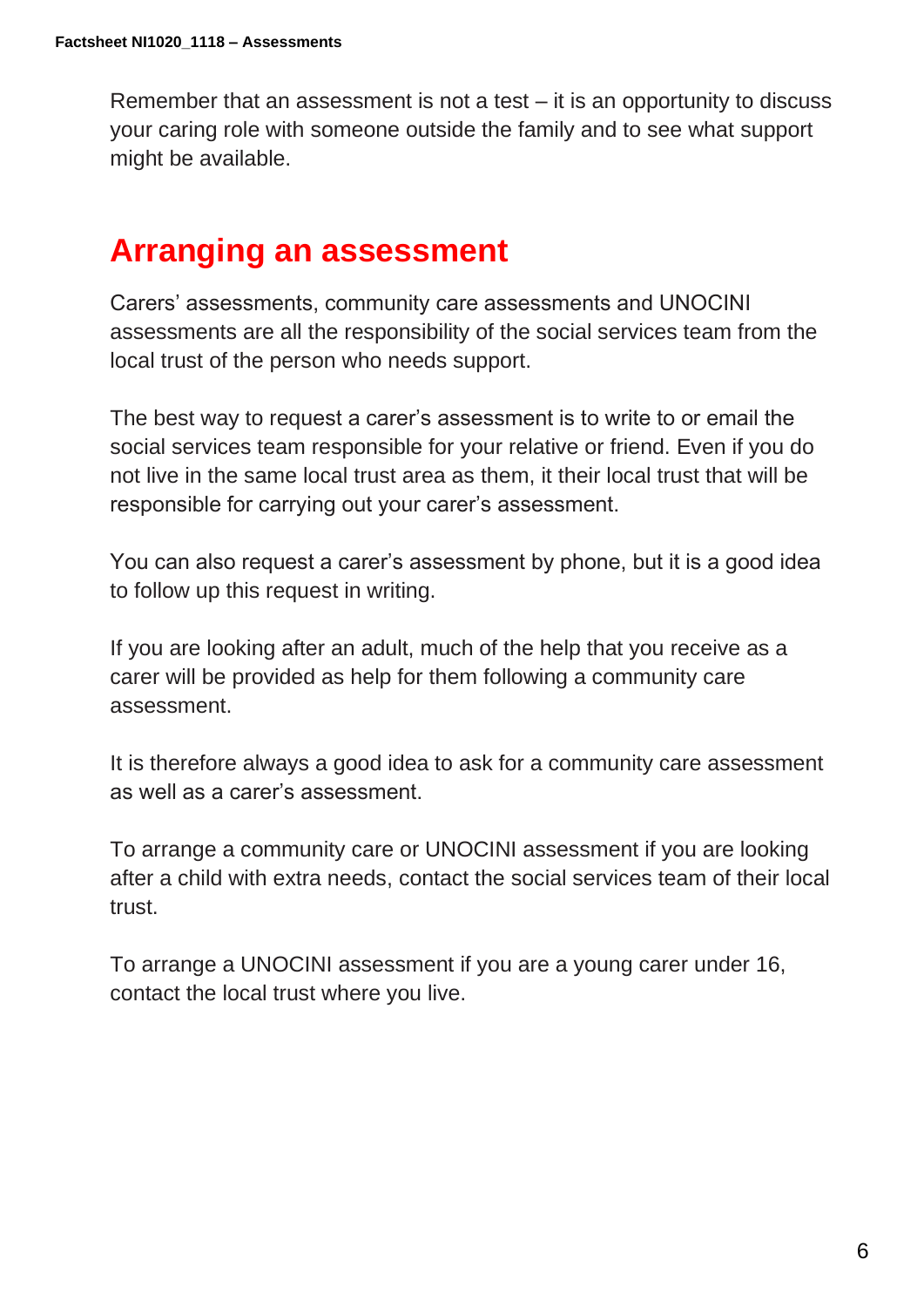# **Carers' assessments**

#### **Who can have a carer's assessment?**

The law says that anyone over 16 years of age who provides or intends to provide a substantial amount of care on a regular basis can have a carer's assessment. No definition of 'substantial' is given, so if you feel you devote a lot of time to caring for someone and you do this regularly, you can have a carer's assessment.

Even if you do not provide a lot of hours of care, you can still have an assessment if your caring role has a big impact on your life. The assessment is not linked to Carer's Allowance.

Young carers between 16 and 18 years old can also have a carer's assessment. A child younger than this will have their needs assessed through UNOCINI. The Carers and Direct Payments Act guidance states that 'Children should be supported to avoid them assuming responsibility for levels of caring that could impact on their health and well-being, education and development'.

You don't necessarily have to live with the person you are looking after or be caring full time to have a carer's assessment. You may be juggling work and care and this is having a big impact on your life. It is up to you when you ask for a carer's assessment. You can ask for the assessment before you take up caring or at any point when you are already caring for someone.

If you share caring responsibilities with another person, or more than one person, you can each have a carer's assessment so long as you are each providing a substantial amount of care on a regular basis.

You can have a carer's assessment to look at the help that you need even if the person who requires support does not want to have a community care assessment to look at the help that they need.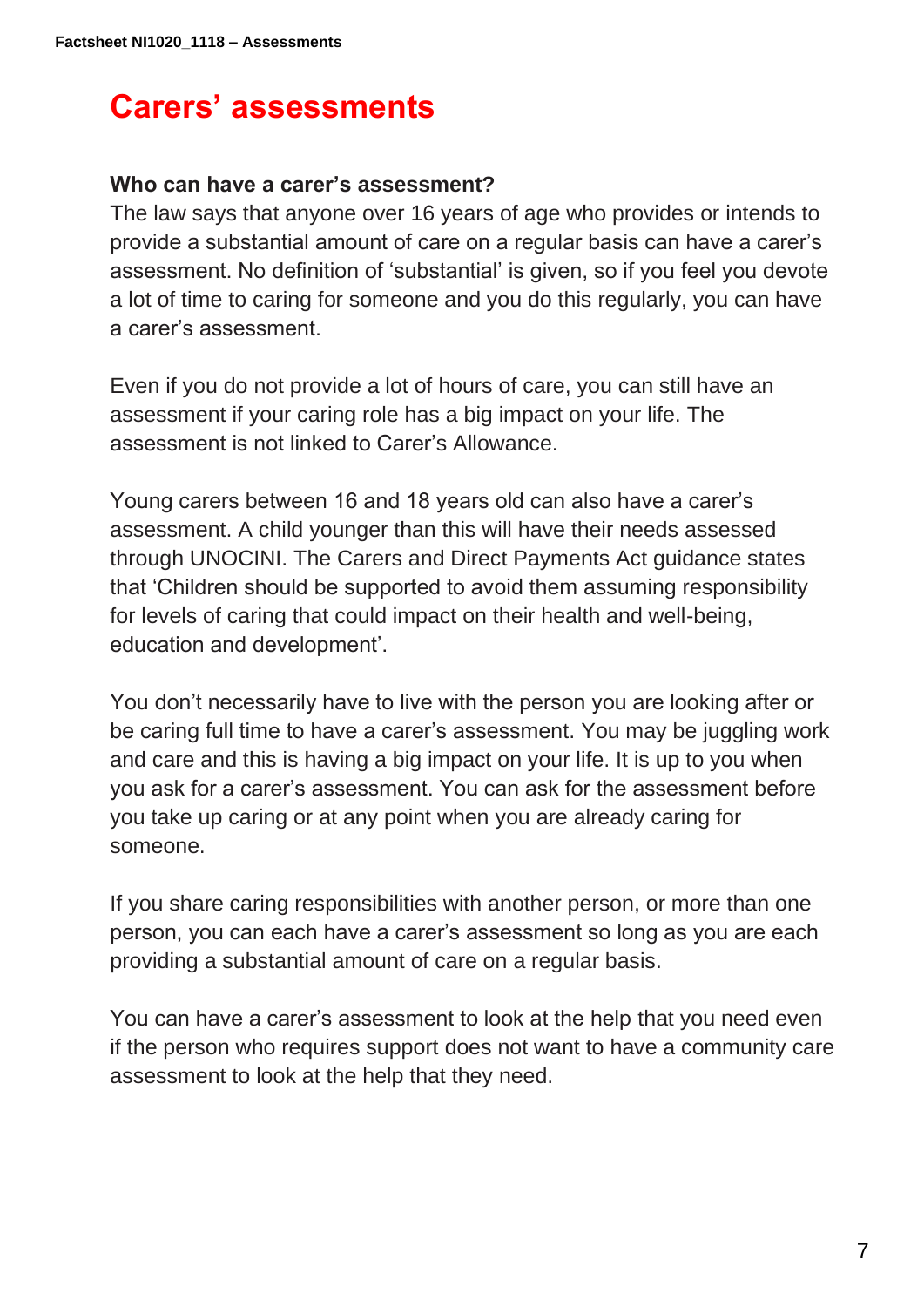### **Who will carry out the carer's assessment?**

The carer's assessment will be carried out by a social worker or a healthcare professional nominated by social services. Social services should explain who will carry out the assessment.

### **Where will the assessment take place?**

The assessment should be carried out in a convenient and private place. For example, this could be at a social services' office or at your home. Assessments can be done over the phone if this is the best method for you, for example if it fits in with your routine or offers more privacy. The social worker carrying out the assessment should discuss this with you beforehand.

### **Who will be there?**

The carer's assessment can be carried out with or without the person you are looking after being present. It is up to you. You can also have a family member, a friend or a professional person such as a Carers Support Worker with you if you wish. Having someone with you should be discussed when the assessment meeting is being arranged.

### **What kind of questions will I be asked at the carer's assessment?**

Your carer's assessment should cover the following areas: your caring role; your health; your feelings and choices about caring; work, study, leisure and housing.

Even if you are not asked questions about these issues, you can raise them in the assessment meeting. By answering the following questions, you should get a much clearer idea of your needs and you can then discuss with your social worker the services that might be most helpful to you to meet these needs.

### **Time**

**–** How many hours a week do you provide care? Include all the time you spend with the person you care for, the things you do for them and how long they take you.

Do you help the person you are looking after with: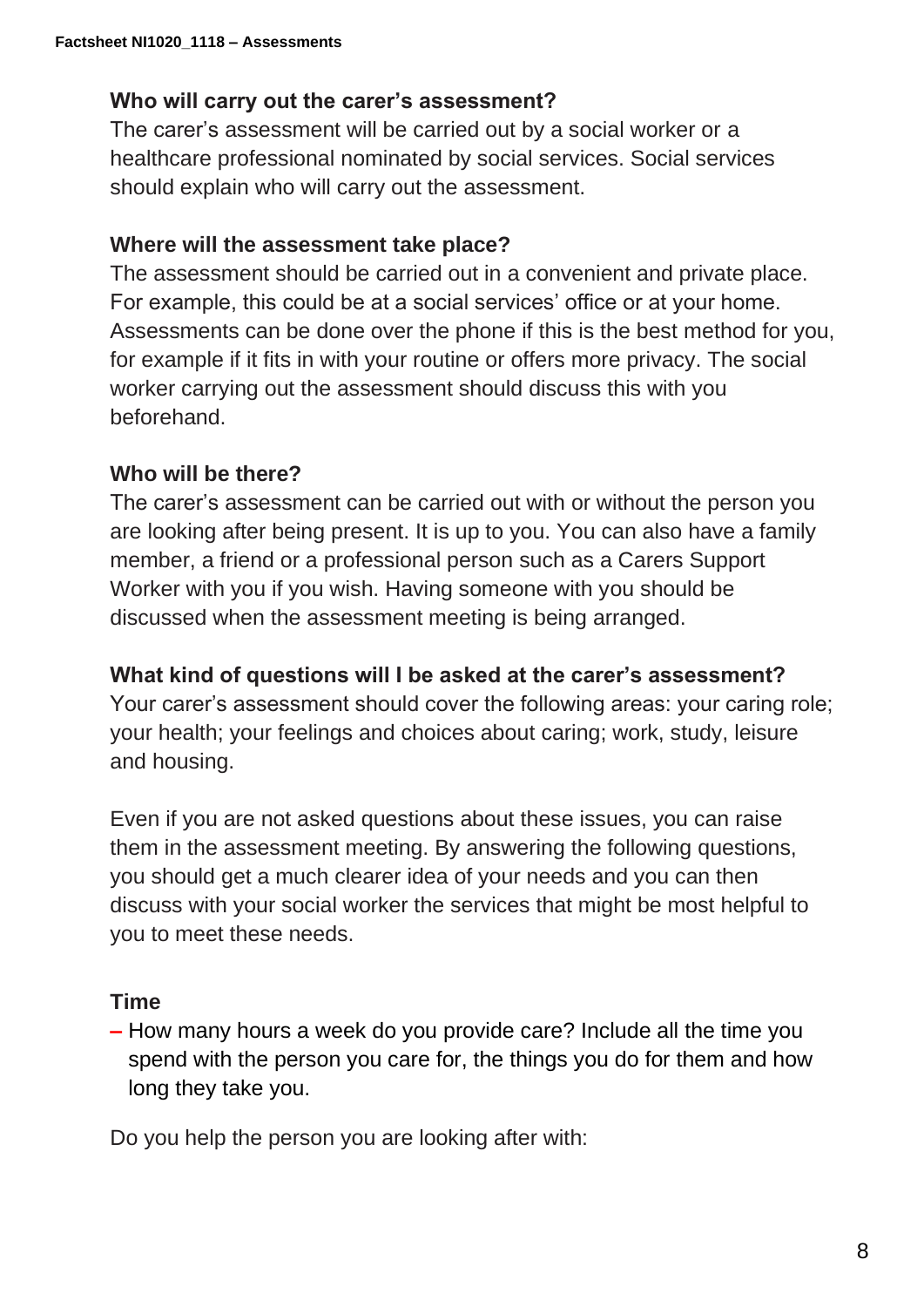- housework?
- shopping?
- bathing?
- going to the toilet?
- cooking?
- other personal care?
- keeping an eye on them?
- dealing with money, eg collecting pension?
- laundry?
- **–** Do you have to help during the day or night, or both?
- **–** Does anyone else help? If so, for how long?
- **–** Would you like some help (or extra help) with these jobs? List the tasks you would like help with (putting the most important first).
- **–** Are you able to spend enough time on other family responsibilities, eg, being with your children?

### **Health**

- **–** Does the person you care for have any health problems you find hard to deal with? Describe them as fully as you can.
- **–** Do you have any health problems? If so, are they made worse by your caring role? Describe them as fully as you can.
- **–** Are you getting enough sleep?
- **–** Do you feel you are suffering from stress or depression?
- **–** Is caring having a negative impact on your health?
- **–** Feelings and choices about your caring role
- **–** Do you feel that you do not have a choice about providing care?
- **–** If you feel that you cannot carry on at all, or can only carry on if you reduce the amount of caring you do, tell the social worker. It is not unusual to feel this way and it is important they know how you really feel.
- **–** What would you most like to change about your situation?

### **Work/study/leisure**

- Do you work? If so, for how many hours a week?
- Does your employer know that you are a carer do you know your rights, eg, to time off in an emergency?
- Do you feel you can manage to work and provide care? If you cannot manage or are at risk of not managing – do explain this.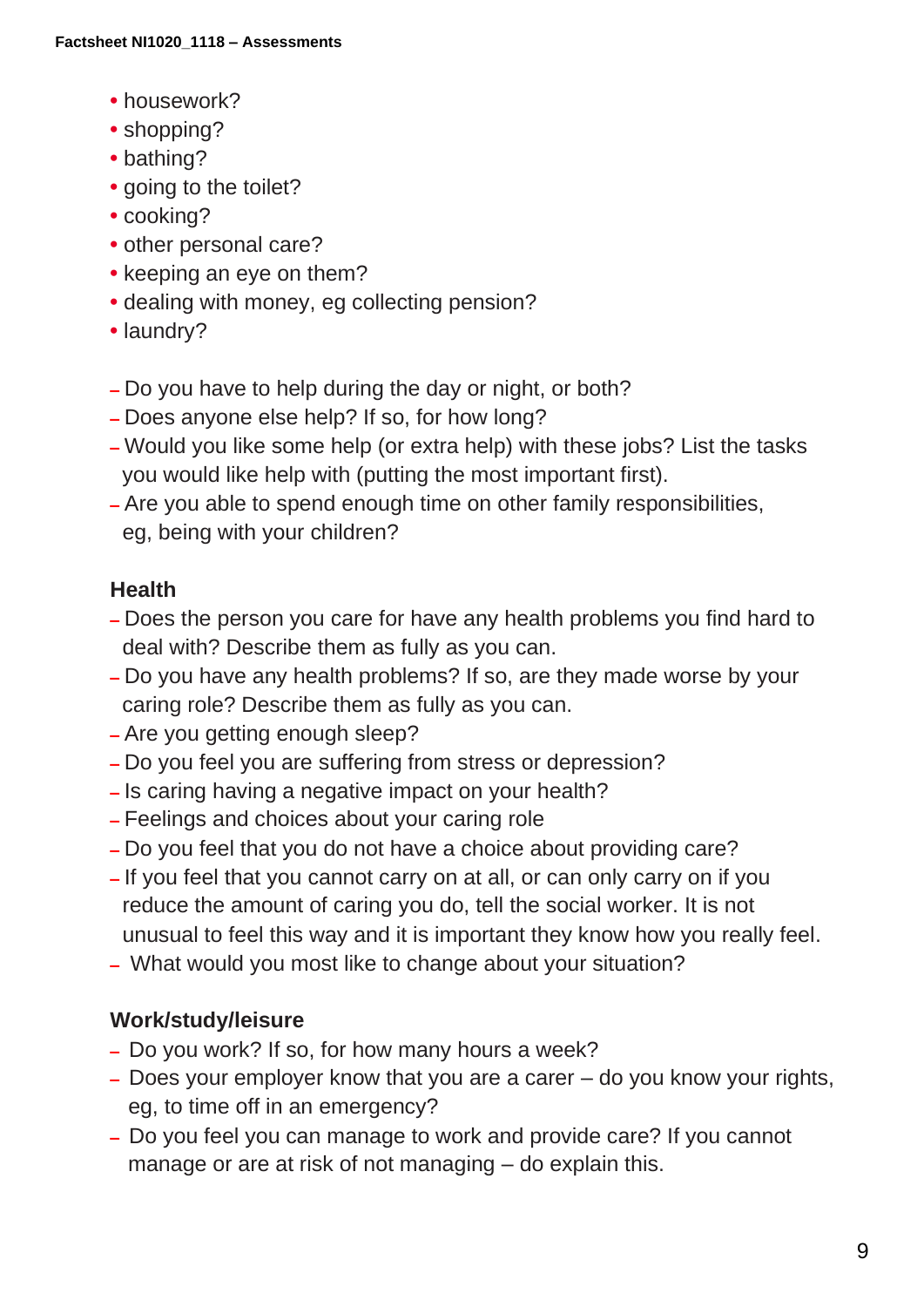- What would make working/caring easier for you?
- Would you like to start work/study?
- Are there things that you find enjoyable and relaxing that you cannot do any more because of your caring responsibilities? (e.g. a hobby, visiting
- When was the last time you had a whole day to yourself to do as you pleased?

### **Housing**

- Do you live with the person you care for? Is the arrangement satisfactory? If not, why not?
- Does the person you care for have any difficulties moving around their home? (e.g. can they climb the stairs, or have a bath on their own?)
- Do you have to help them? If so, are you able to do this safely and without causing yourself any pain or injury? Special equipment could make life easier for the person you look after and caring easier for you.

It's important that you give as complete a picture as you can about your caring role and are as honest as you can be about the care that you provide and how you feel about being a carer. Remember, this is your chance to talk about your needs and how you feel, so use it!

Once any problems with caring have been identified, you and the person carrying out the assessment can discuss what sort of help may make it easier for you to take up caring or continue in your caring role. You can ask your local trust to consider anything that could support you in your caring role – so feel free to think creatively!

### **Planning for emergencies**

During your carer's assessment, there should also be a discussion about planning for emergencies, e.g. to make sure the person you care for would be looked after if you were taken ill and had to go into hospital. You should speak to the Carer Co-ordinator for your local trust about this and make sure it is discussed at your carer's assessment.

### **Deciding what help to provide**

The person carrying out the assessment should collect all the information they need to be clear about the care the carer is providing and any difficulties they have providing that care, using the sort of questions above.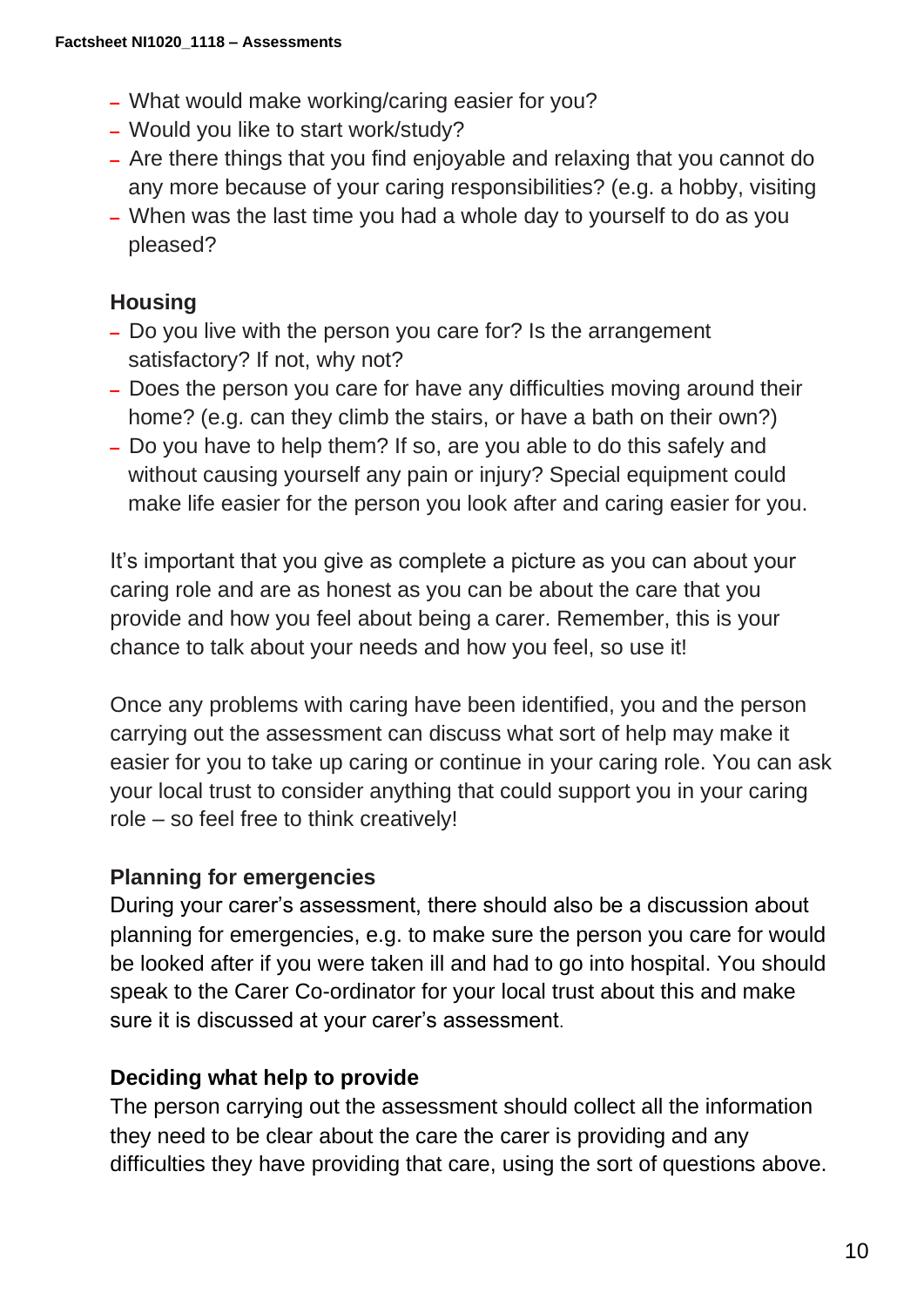The assessment should focus on the outcomes the carer would want to see to help them in their caring role and to maintain their health and wellbeing. It should take a holistic approach to the need for support of the person cared for and the carer, identifying the outcomes desired by both.

Once the local trust has decided that help is going to be provided, there are two ways that this can be done.

Firstly, support could be provided directly to the person who needs care, which in turn could benefit the carer. This help is provided under the community care assessment. An example of this is respite care which gives the carer a break, even though the person needing care is receiving the service.

Secondly, direct support can be given to the carer, which is provided under a carer's assessment.

If the person requiring support is a child, then help for the child and the carer should be provided through a Children (NI) Order assessment or UNOCINI. If the needs of the carer have not been properly addressed under this assessment then the carer can ask for a carer's assessment for their own needs and help can then be provided through the carer's assessment.

# **The help you will get**

### **Notifying you about the outcome of your carer's assessment**

Following the assessment meeting, the person carrying out the assessment should notify you in writing of the support needs that have been identified. You should be notified of how these support needs will be addressed.

The support that will be provided to you as a carer should be included in the care plan of the person being cared for. Their care plan is a written document that contains information about the services that can be provided for them. If, for reasons of confidentiality, you do not want information about the support that you will be getting to be written in their plan, you can ask for your own carer's plan.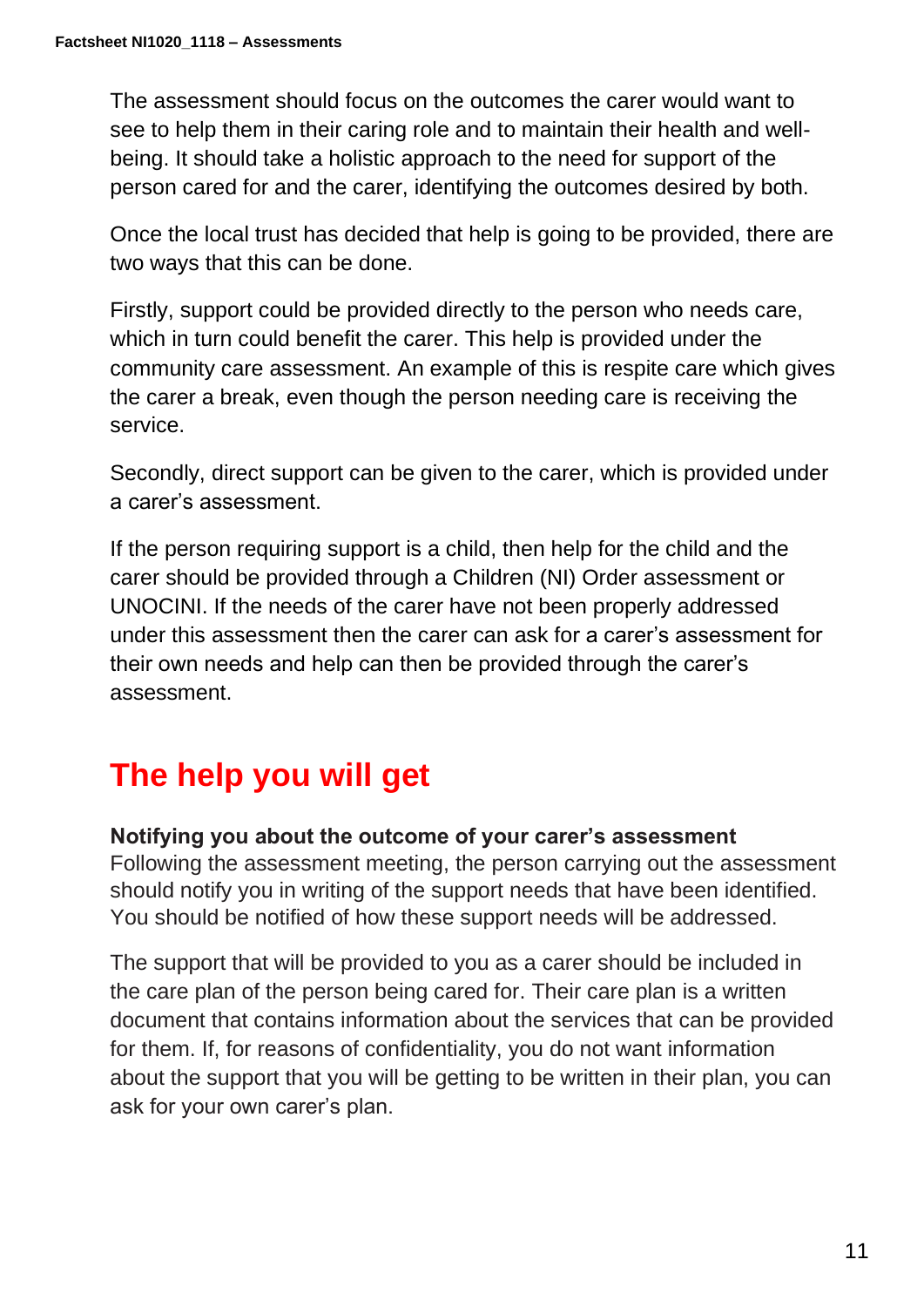As your carer's assessment can also affect the community care assessment of the person you look after, some of your assessed needs may be reflected in their care plan. Therefore, help may be provided for them instead of directly to you. For example, if you are having difficulties lifting the person you care for, they might be provided with specialist lifting equipment which would be mentioned in their care plan, but the equipment will naturally help you in your caring role.

With the agreement of the person you look after, you can be given a copy of their care plan.

### **Choosing to accept or reject the help you are offered**

You can accept some or all of the help you are offered. If you do not feel the help you are offered is necessary or appropriate, you can refuse it. Before refusing help please do talk to social services about your concerns – it may be that more suitable arrangements can be made.

You may also refuse services because of the charges you are asked to pay for them.

### **Charging for help**

In Northern Ireland the Carers and Direct Payments Act allows for charges to be made for services to carers following a carer's assessment. However, to date this is not common practice.

If help is provided for the person you are looking after through a community care assessment, they can be charged separately for this help.

### **Reassessments and reviews**

You should have your carer's assessment reviewed annually. You can also ask for a re-assessment of your carer's assessment and any community care or UNOCINI assessments at any time if your circumstances change or the circumstances of the person you are looking after change. This could be, for example, if their conditions gets worse and they need more care.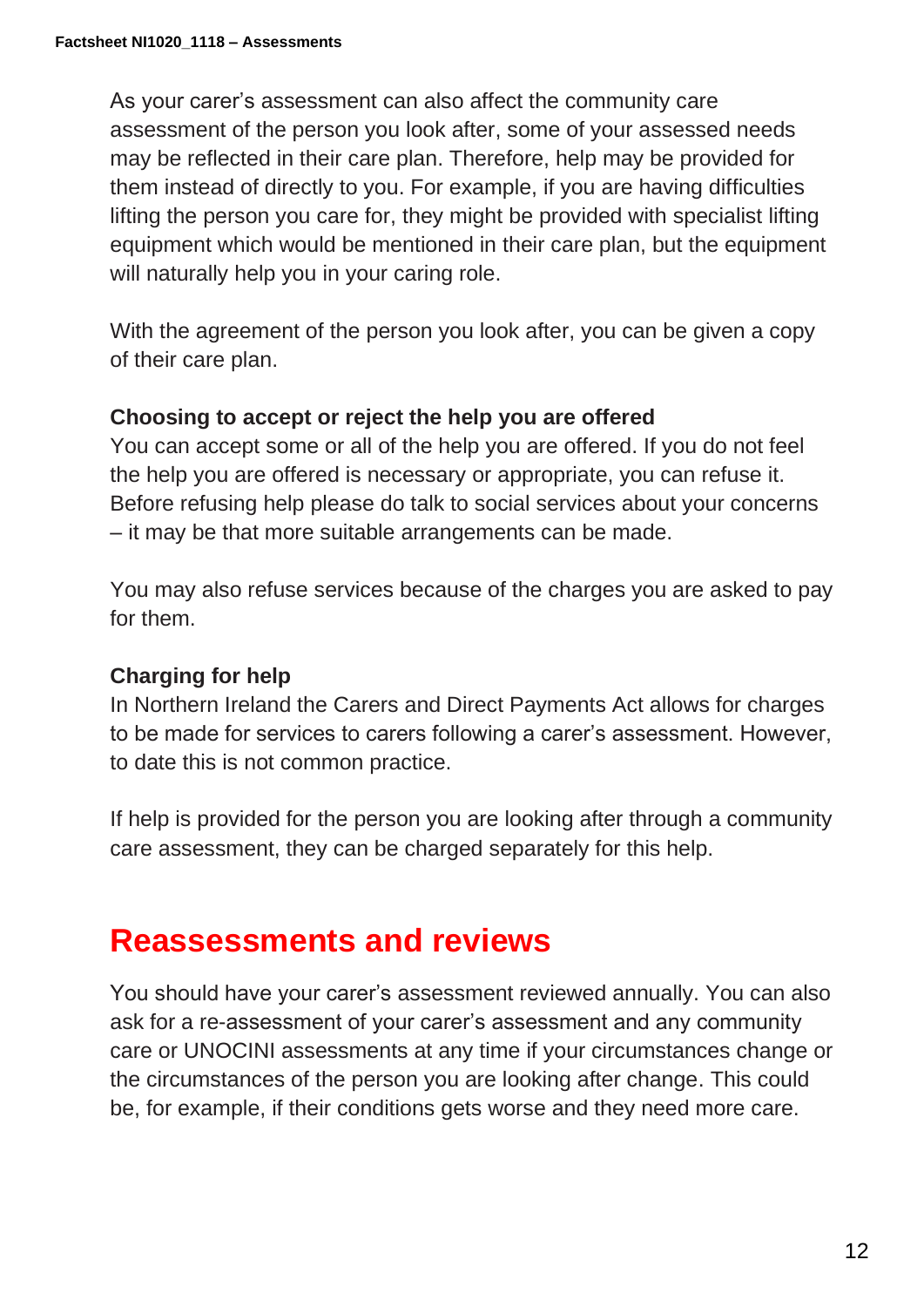When you have a carer's assessment, there should be an opportunity for you to agree the likely point at which your assessment should next be reviewed.

# **Complaints**

### **Assessments**

If you are not happy with the way you have been treated, or with the outcome of any of the assessments, you can complain to social services. All Health and Social Care Trusts should have a complaints procedure that you can follow – ask social services for a copy.

If you are not happy with the outcome of your complaint, you may be able to take a complaint to the Northern Ireland Ombudsman. (See 'Further help' section for details). If social services have acted unlawfully (e.g. have refused to carry out a carer's assessment without good reason), you may be able to take them to court. This is called a judicial review. You will need to seek legal advice if you are thinking about taking the local council to court. An application for judicial review must be made within a maximum period of three months so it's important to get legal advice as quickly as possible.

### **Services**

If you are not happy with the services provided after an assessment, you can complain to social services. If services are provided by an agency or care home, you may also be able to complain directly to them through their own complaints procedure.

### **Patient and Client Council**

The Patient and Client Council represent the interests of the public and services users of health and social care. Its advocacy and advice services are available to people who are making or intending to make a complaint relating to health and social care. (See 'Further help' section for details).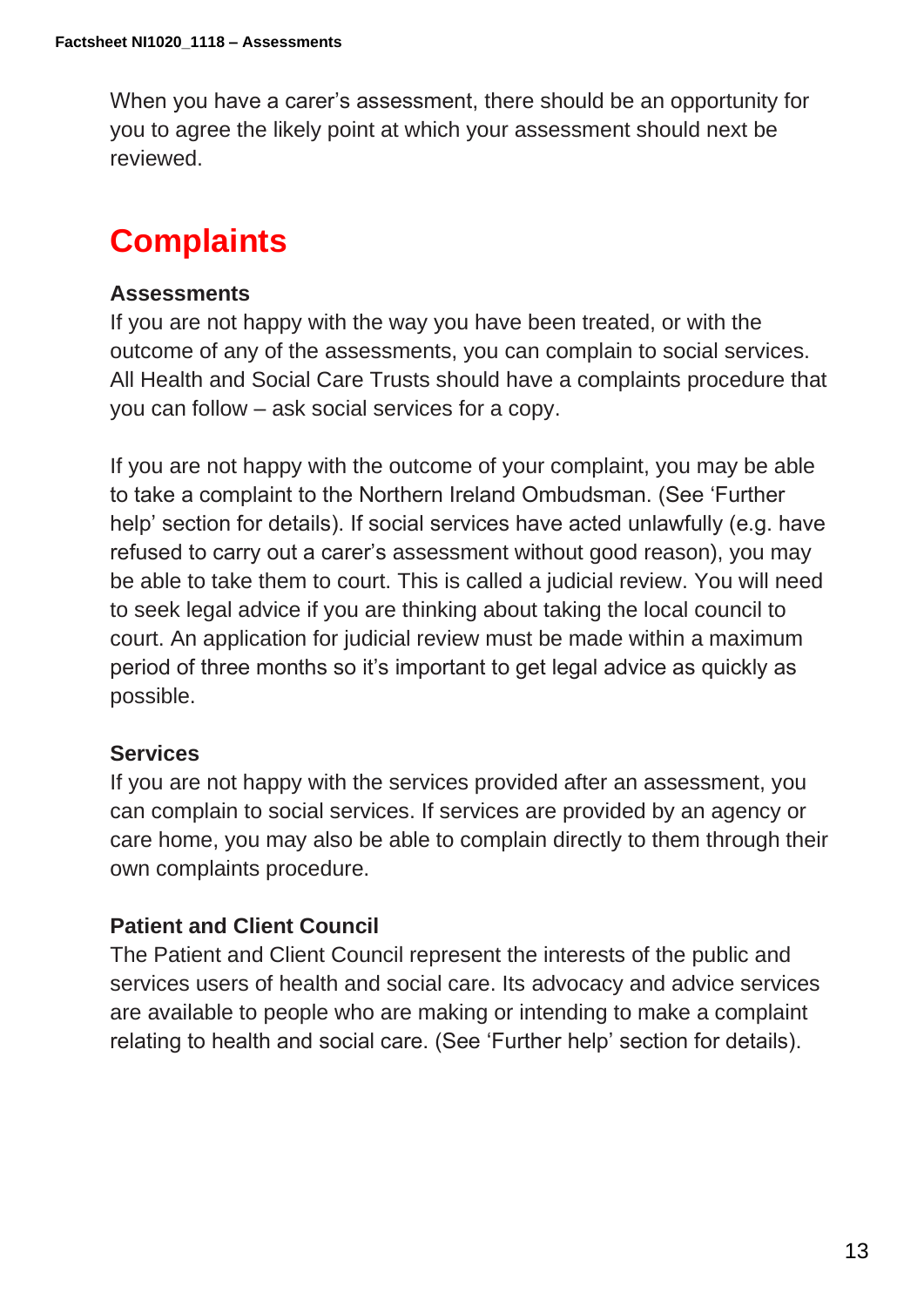# **Further help**

For information and advice contact the Carers UK Helpline on 0808 808 8888 (open Monday to Friday 9am - 6pm) or email [advice@carersuk.org.](mailto:advice@carersuk.org) Please initially mention where you are from so that you can receive tailored guidance. Information is also available on our website – visit [carersuk.org/northernireland](https://www.carersuk.org/northernireland)

### **Health and Social Care Trusts**

### **Belfast Health and Social Care Trust**

028 95042126 |<https://belfasttrust.hscni.net/service/carers-services/> [CarerSuppSvcs@belfasttrust.hscni.net](mailto:CarerSuppSvcs@belfasttrust.hscni.net)

### **Western Health and Social Care Trust**

028 66 34 41 63 | [https://westerntrust.hscni.net/service/carers-support](https://westerntrust.hscni.net/service/carers-support-service/)[service/](https://westerntrust.hscni.net/service/carers-support-service/) | [Carers.Support1@westerntrust.hscni.net](mailto:Carers.Support1@westerntrust.hscni.net)

### **South Eastern Health and Social Care Trust**

02843 721807 | <https://setrust.hscni.net/service/carers-support-service/> | [carer.support@setrust.hscni.net](mailto:carer.support@setrust.hscni.net)

### **Northern Health and Social Care Trust**

028 27 66 12 10 | <http://www.northerntrust.hscni.net/services/carerhub/> | [carers.coordinator@northerntrust.hscni.net](mailto:carers.coordinator@northerntrust.hscni.net)

### **Southern Health and Social Care Trust**

028 3756 6284 | [https://southerntrust.hscni.net/involving-you/community](https://southerntrust.hscni.net/involving-you/community-development-and-user-involvement/carers-information/)[development-and-user-involvement/carers-information/](https://southerntrust.hscni.net/involving-you/community-development-and-user-involvement/carers-information/) | [Carers.coordinator@southerntrust.hscni.net](mailto:Carers.coordinator@southerntrust.hscni.net)

### **Other organisations**

### **Age NI**

The charity for older people in Northern Ireland. 0808 808 7575 | ageuk.org.uk/northern-ireland | info@ageni.org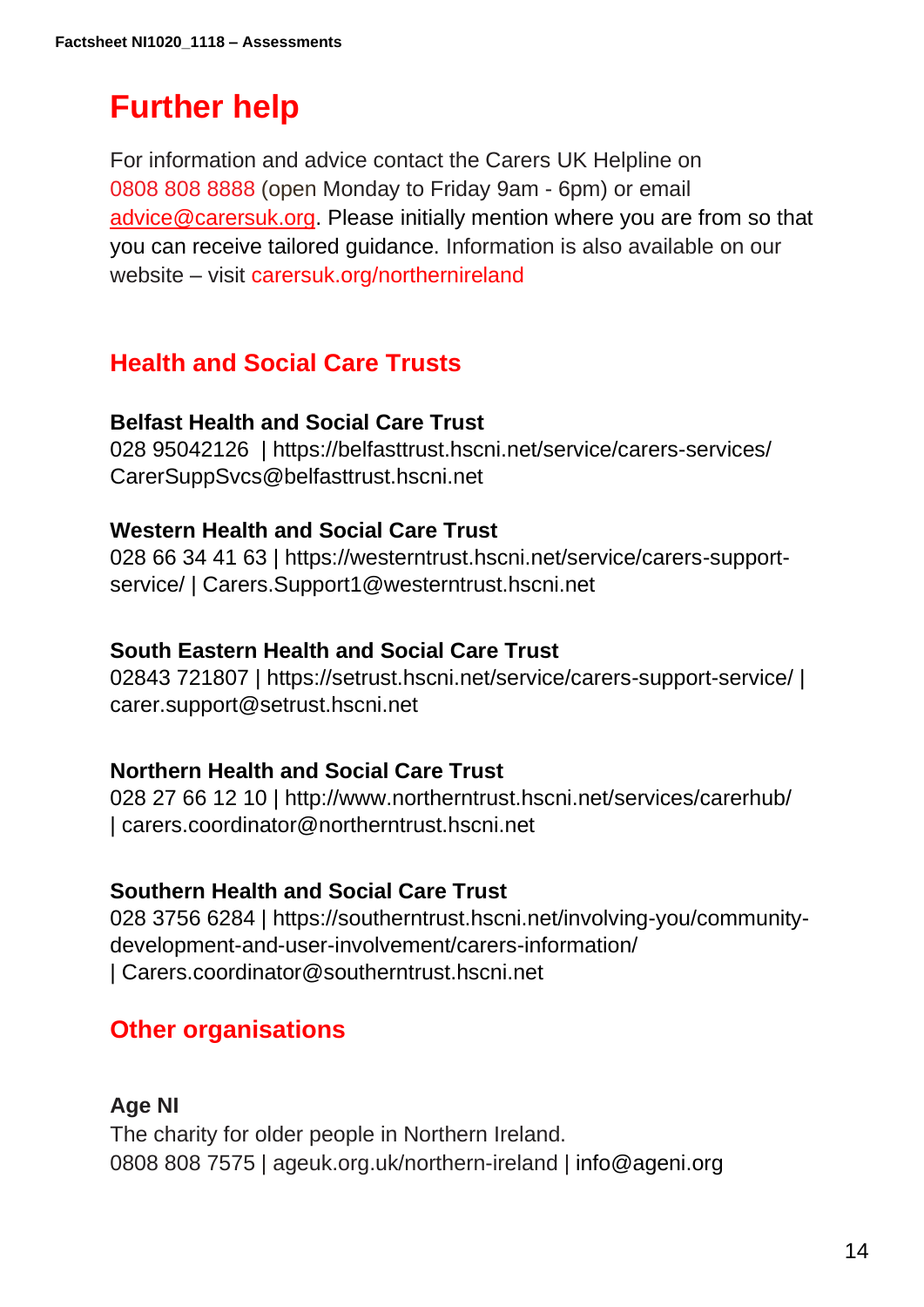### **Carer Co-ordinators (by Trust area)**

Belfast 028 9504 2126 | South Eastern 028 4372 1807| Northern 028 2766 1210| Southern 028 3756 6284 | Western 028 6634 4163/ 028 7135 5023

### **Centre for Independent Living**

Promotes principles of independent living and provides a range of services for people using or considering using Direct Payments and / or Self-Directed Support: 028 9064 8546 | cilni.org | info@cilni.org

### **Children's Law Centre**

Works to protect the rights of all children living in Northern Ireland: 0808 808 5678 | childrenslawcentre.org.uk | info@childrenslawcentre.org

### **Contact – for families with disabled children**

A national charity that supports the families of disabled children: 0808 808 3555 | contact.org.uk | helpline@cafamily.org.uk

### **Disability Action**

A charity providing a range of services and projects, which are aimed at improving the quality of life of people with disabilities, their families and carers: 028 9029 7880 | disabilityaction.org | hq@disabilityaction.org

### **Northern Ireland Ombudsman**

The Northern Ireland Ombudsman looks at complaints about authorities and organisations: 0800 34 34 24 | nipso.org.uk/nipso | nipso@nipso.org.uk

### **Patient and Client Council**

Helps with complaints about any part of health and social care: 0800 917 0222 | patientclientcouncil.hscni.net | [info.pcc@hscni.net](mailto:info.pcc@hscni.net)

### **Regulation and Quality Improvement Authority (RQIA)**

Northern Ireland's independent health and social care regulator: 028 9536 1111 | rqia.org.uk | info@rqia.org.uk